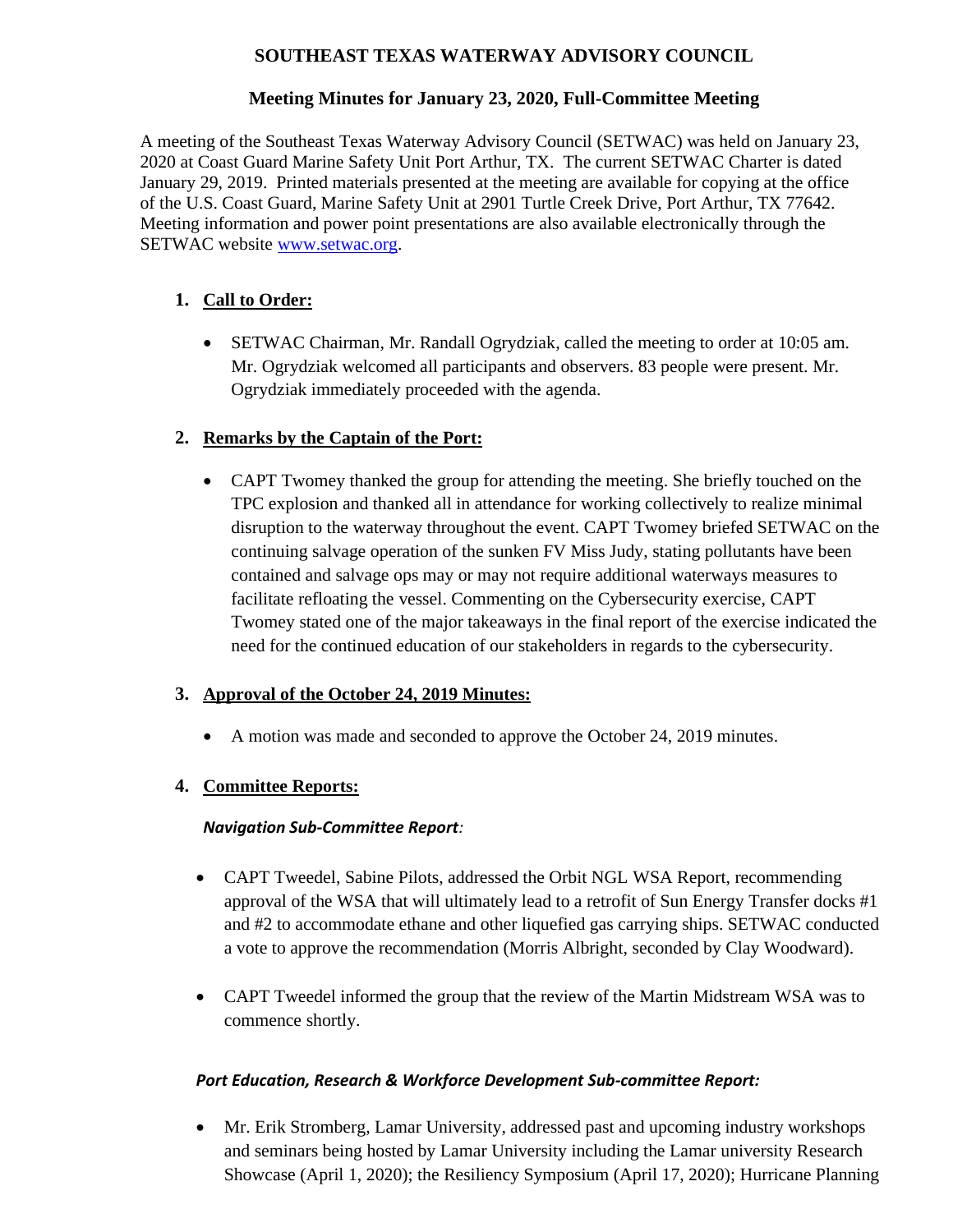(April 26, 2020); Freight-based Port-Centric Economic Development (June 2020); Covey's "Seven Habits or highly Effective People" (July 2020); the Cyber Security Workshop (October 2020); Workforce Development (October 2020), and the Risk Analysis and Decision-Making Seminar (November 2020).

• Mr. Stromberg reiterated current four-course graduate-level certifications offered through Lamar University, and stressed that the college is seeking input from SETWAC for additional course topics.

#### *Waterways Awareness Sub-committee Report:*

• Ms. Sade Chick, Port of Beaumont, commented on the SETWAC website. She asked stakeholders to verify that their company logos work correctly. Ms. Chick aasked that stakeholders review currently listed "resources" to ascertain if there are additional resources they would like to see on the SETWAC website. Last – Ms. Chick commented on the "Industrial Projects" portion of the website.

### *Port Welfare Sub-Committee Report:*

- Ms. Doreen Baduex, Port Welfare Public Ad-Hoc, reported on the reestablishment of the "Propeller Club," and the meeting to take place immediately following SETWAC.
- Ms. Badeaux commented on the success of the USTRANSCOM "Turbo Activation" of the MARAD Fleet and the shortfall of 1,800 mariners necessary to maintain a prolonged sealift effort.

#### *Waterway Maintenance and Improvement Sub-committee:*

- Mr. Matthew Coffman, SNND, provided a brief update on the Deeping Project.
- Mr. Larry Fountain addressed ongoing work toward firefighting plans. As of now, the plan is to purchase two 70-ft firefighting boats requiring a 12-15-month lead-time. One boat is to be ported near Port Neches Park. The decision as to where the second boat will be placed has not yet been made.

### *Dredge Operations Sub-committee:*

.

• Mr. Tim White, USACE, spoke to ongoing dredge contracts including current maintenance dredging at the Texas island intersection and Taylor's Bayou, and future dredging of Sabine Pass, the Outer Bar and Bank Channels and Anchorage Basin #1.

### *Waterway Security Sub-Committee Report:*

• Mr. Jeremy Hanson, USCG, commented on the AMSC's plan to populate Coast Guard Homeport with pertinent information relevant to the Port's security endeavors. Informed the group of the of the "South Texas Alerting Network" [\(http://www.thestan.com/\)](http://www.thestan.com/) and the "CISA" Cyber Security website [\(https://www.cisa.gov/\)](https://www.cisa.gov/).